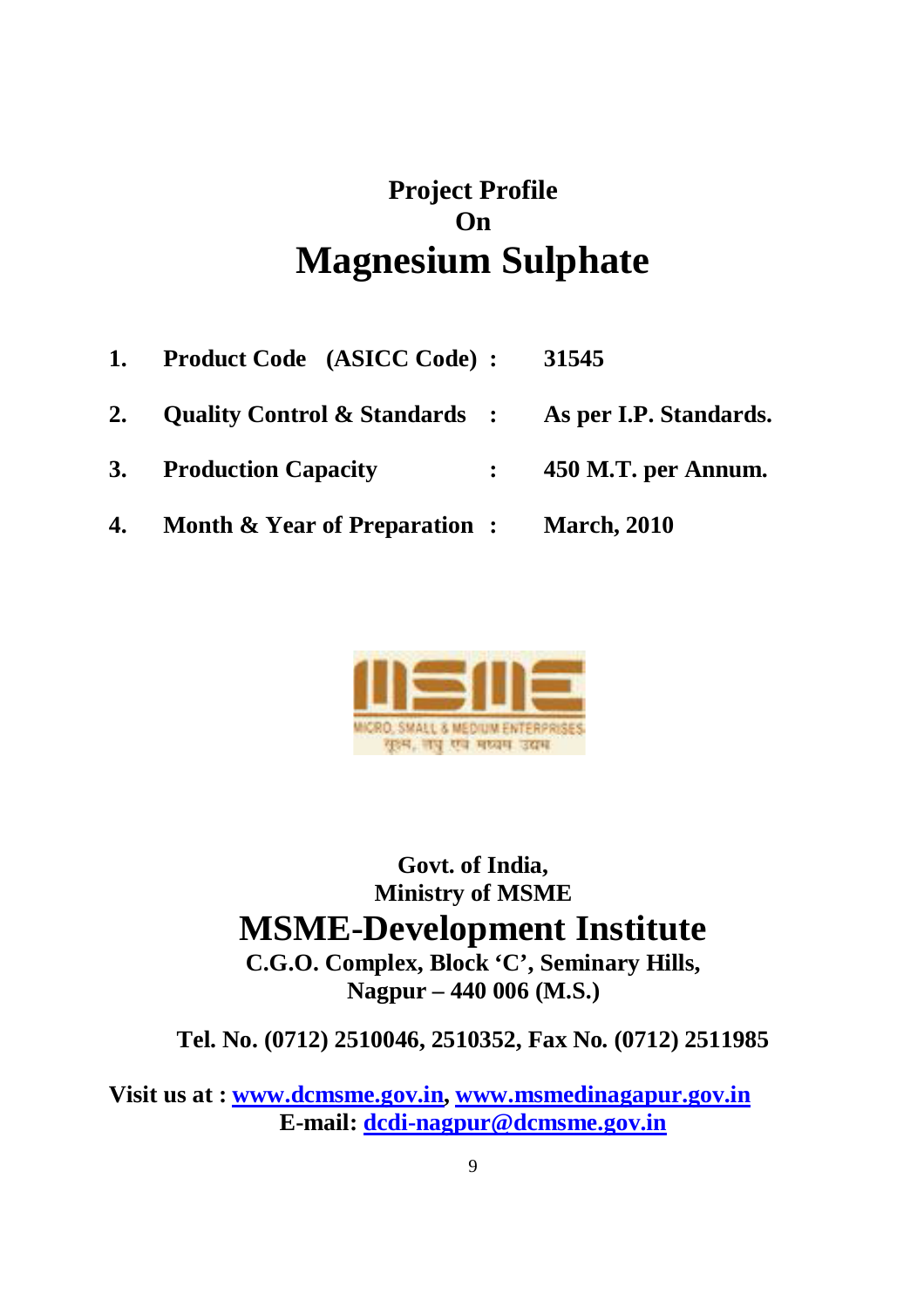## **1. INTRODUCTION:**

Magnesium sulphate is a chemical compound containing Magnesium Sulphur & Oxygen with the formula MgSO4. It has a tendency to absorb water from the atmosphere, so it is often found in hydrated form i.e. MgSO<sub>4</sub>. 7H<sub>2</sub>O. Magnesium Heptahydrate, also known as Epsom Salt is the most commonly available form of Magnesium sulphate. It is an important raw material used in Pharmaceuticals.

### **2. MARKET POTENTIAL:**

Magnesium Sulphate has a variety of uses, both in anhydrous (powder / flakes) form as well as hydrated form. The product is used in pharmaceutical industries as a purgative and has a wide market in pharmaceutical industries in different parts of the country. Some of the key medicinal values of Magnesium sulphate or Epsom salt are as under :

- When used orally, it acts as a laxative. It helps the removal of undigested food present in the large intestine and by stimulating bowel movement, it acts as a remedy for constipation.
- Magnesium Sulphate when administered in the veins or muscles of pregnant women, helps to delay premature labor and thereby prevent a premature birth.
- Magnesium Sulphate is also used to treat severe attacks of Asthma.
- Epsom salts dissolved in water and applied on the joints can give relief to joint pains of arthritic patients.
- It acts as a cosmetic agent and is easily absorbed in to the skin. Thus it helps in cleanings, soothing inflammations like boils and preventing wrinkling of the skin.
- Epsom salt is also good for many hair related problems. When applied with shampoo, it absorbs the excess oil from oily hair, and adds glow and bounce to the hair. A warm mixture of Hair conditioner and Epsom salt, when used on hair is said to give it a shine.

In Agriculture & gardening, it is used to correct Magnesium deficiency. Magnesium Sulphate is used in bath salts, particularly in flotation therapy, where high concentrations raise the bath water's specific gravity, effectively making the body more buoyant. Anhydrous Magnesium Sulphate is commonly used as a desiccant in organic synthesis due to it's affinity to water.

It may also be used as coagulant for making tofu.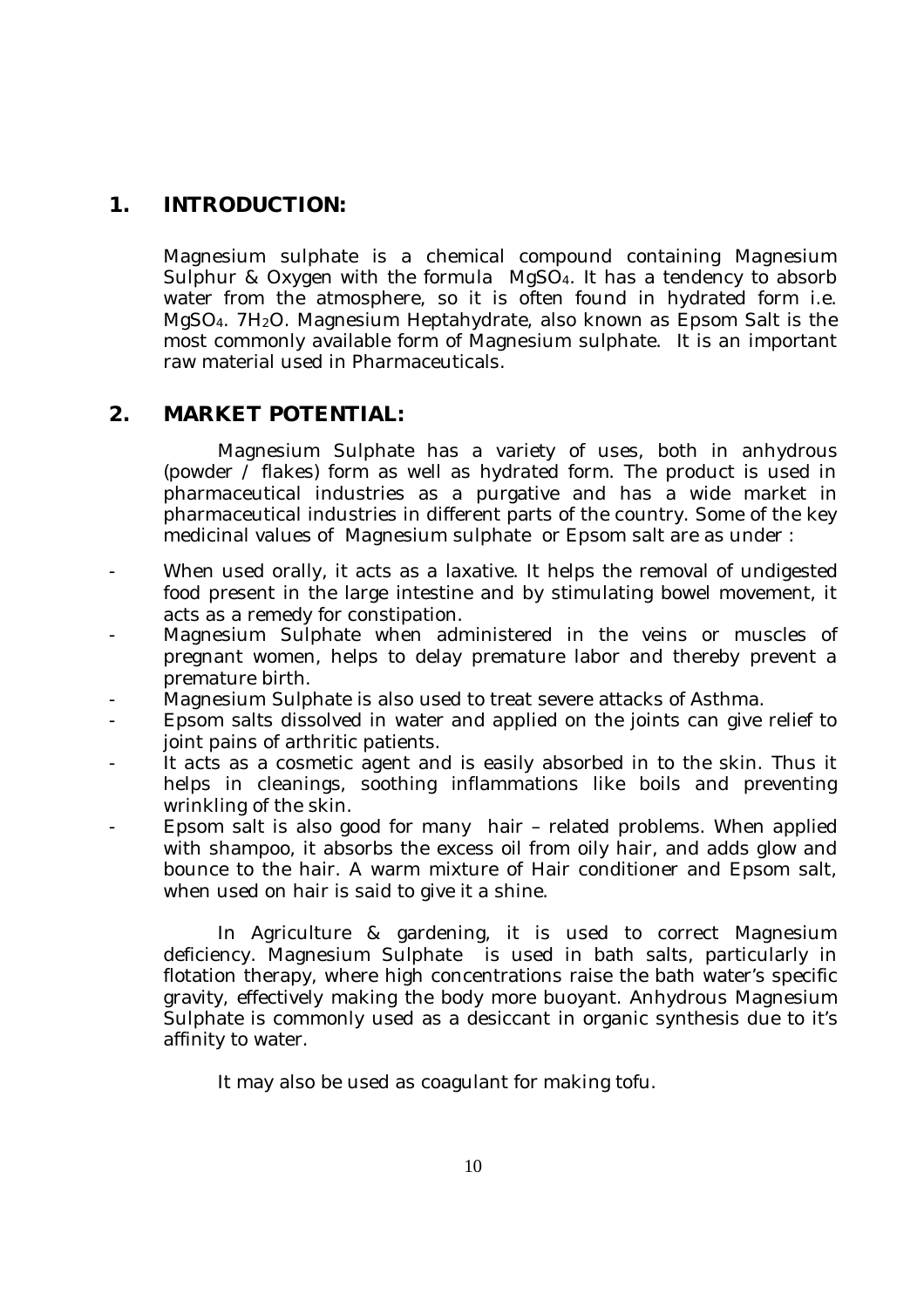## **3. BASIS AND PRESUMPTIONS:**

- a. The estimates are drawn for a production capacity generally considered techno economically viable for model type of manufacturing activity.
- b. The production is based on single shift of eight hours and 300 working days per annum.
- c. The cost in respect of Plan & Machinery has been taken at the time of preparation of Project Profile, which may vary from place to place and time to time.
- d. Labor charges has been taken as per State Govt. norms.
- e. The project is based on standard type of manufacturing activity utilizing conventional techniques of production at optimum levels of performance.

## **4. IMPLEMENTATION SCHEDULE:**

It will take about eight months to start commercial production as under:

| Sr. No.        | Activity                                 | <b>Estimated Period</b>       |
|----------------|------------------------------------------|-------------------------------|
| 1 <sub>1</sub> | Registration under MSME Act              | 0-1 Month                     |
| 2.             | Preparation of scheme                    | 0-1 Month                     |
| 3.             | Sanction of loan                         | 1-5 Month                     |
| 4.             | Placement of Order for Plant & Machinery | 5-6 Month                     |
| 5.             | Power & Water Connection                 | 5-6 Month                     |
| 6.             | Installation of Plant & Machinery        | 6-7 Month                     |
| 7 <sub>1</sub> | Procurement of Raw material & Trial Run  | 7-8 Month                     |
| 8.             | <b>Commercial Production</b>             | 8 <sup>th</sup> Month onwards |

## **5. TECHNICAL ASPECTS:**

- **a. Production Capacity : 450 M.T. Per Annum**
- **b. Quality Control & Standards : As per IP Standards**

### **Physical & Chemical Properties:**

| Appearance    |                | Transparent Crystals or White Powder.              |
|---------------|----------------|----------------------------------------------------|
| Odor          |                | <b>Odorless</b>                                    |
| Solubility    |                | Soluble in water.                                  |
| pH            |                | Aqueous solution is neutral or slightly acidic.    |
| Melting Point | $\sim 10^{-1}$ | 1124 <sup>o</sup> C                                |
| Stability     |                | Stable under ordinary conditions of use & storage. |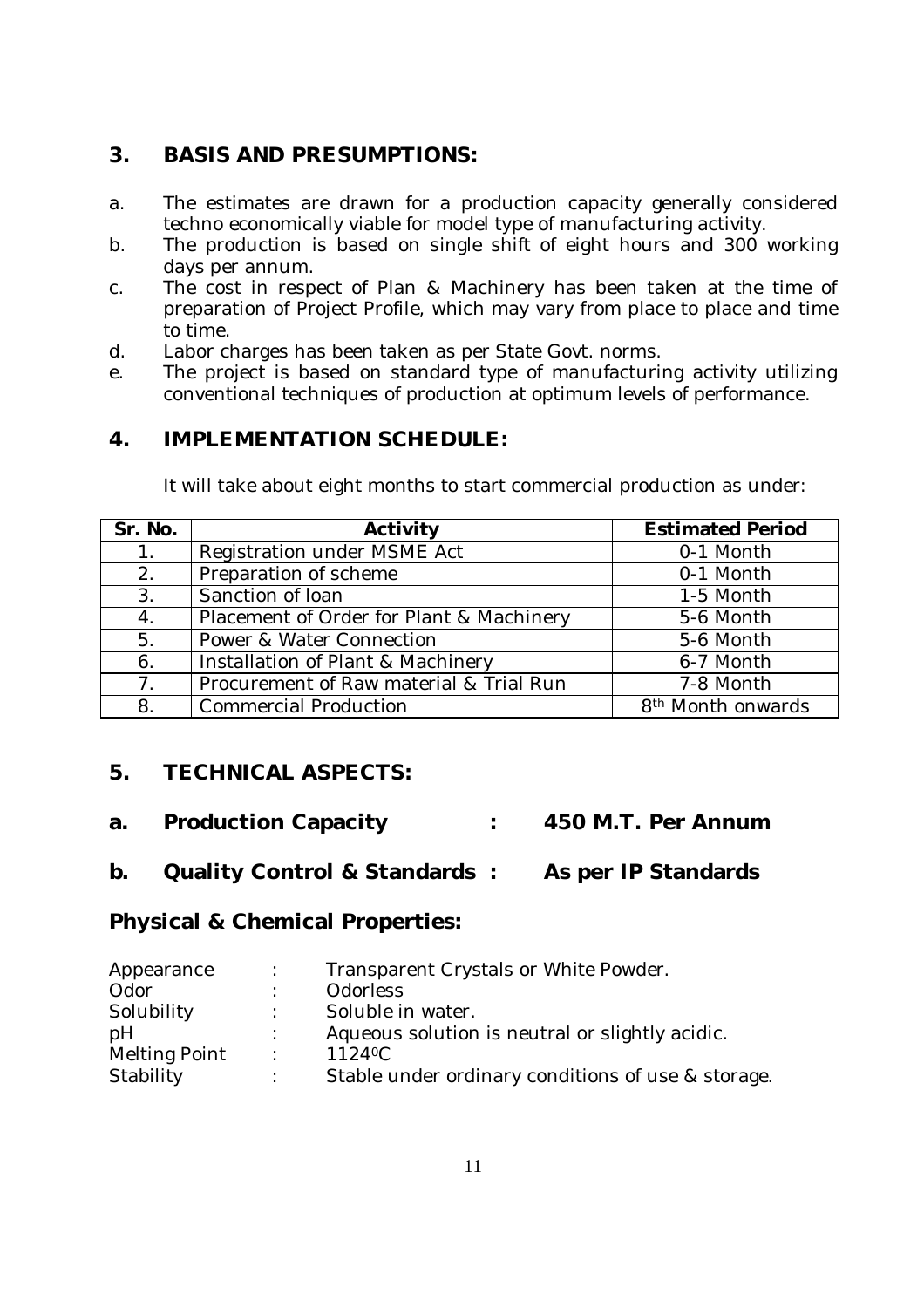### **c. Manufacturing Method :**

Calcined Magnesite Powder is purified mainly from iron impurities by passing it through magnetic separator. Magnesite powder is then reacted with dilute Sulphuric Acid solution. After completion of the reaction the solution is transferred to evaporator, where it is concentrated. The hot concentrated solution is then fed to Crystallizer. The crystals are then centrifuged, dried and packed.

### **Handling and Storage :**

Keep in a tightly closed containers, stored in a cool, dry, ventilated area. Protect against physical damage. Isolate from incompatible substances. Containers of this material may be hazardous, when empty since they retain product residues (Dust, solids etc.).

### **6. FINANCIAL ASPECTS :**

| Sr. No.            | Description                              | Quantity     | Value (Rs.) |
|--------------------|------------------------------------------|--------------|-------------|
| a.                 | Land & Building                          | L.S          | 10,000.00   |
|                    | Factory Shed - 250 Sq.mtrs.              |              |             |
|                    | Office Godown-50 Sq.mtrs.                |              |             |
|                    | on rental basis                          |              |             |
| b.                 | Machinery & Equipments                   |              |             |
| i)                 | Magnetic Separator                       | 01 No.       | 25,000.00   |
| $\mathbf{ii}$      | Stone ware vessels 100 Lit. capacity     | 15 Nos.      | 45,000.00   |
| iii)               | Evaporator S.S.M.S. Jacket 500 Lit.      | 02 Nos.      | 1,00,000.00 |
|                    | capacity                                 |              |             |
| iv)                | Crystallizer SS with M.S. cooling jacket | 02 Nos.      | 1,00,000.00 |
|                    | 500 lit. capacity.                       |              |             |
| V)                 | Boiler Cap. 100 psi with chimney pipe    | 01 No.       | 1,20,000.00 |
|                    | line 100 kg/hr.                          |              |             |
| vi)                | Centrifuge Basket type 24" diam.         | 01 No.       | 80,000.00   |
| V <sub>1</sub>     | Filter Press 16 M.S. Plates              | 01 No.       | 60,000.00   |
| viii)              | Drier 48 Tray. Model 32"x32"x4" Elec.    | 01 No.       | 1,00,000.00 |
| ix)                | Laboratory Equipments                    | 01 No.       | 25,000.00   |
| X)                 | Misc. equipments such as M.S. Storage    | L.S.         | 50,000.00   |
|                    | tank, pump & furniture etc.              |              |             |
| xi)                | Installation of plant & machinery @ 10%  | L.S.         | 70,500.00   |
|                    | of the cost of plant & Machinery.        |              |             |
| $\overline{x}$ ii) | Preoperative Expenses                    | LS.          | 25,000.00   |
|                    |                                          | <b>Total</b> | 8,00,500.00 |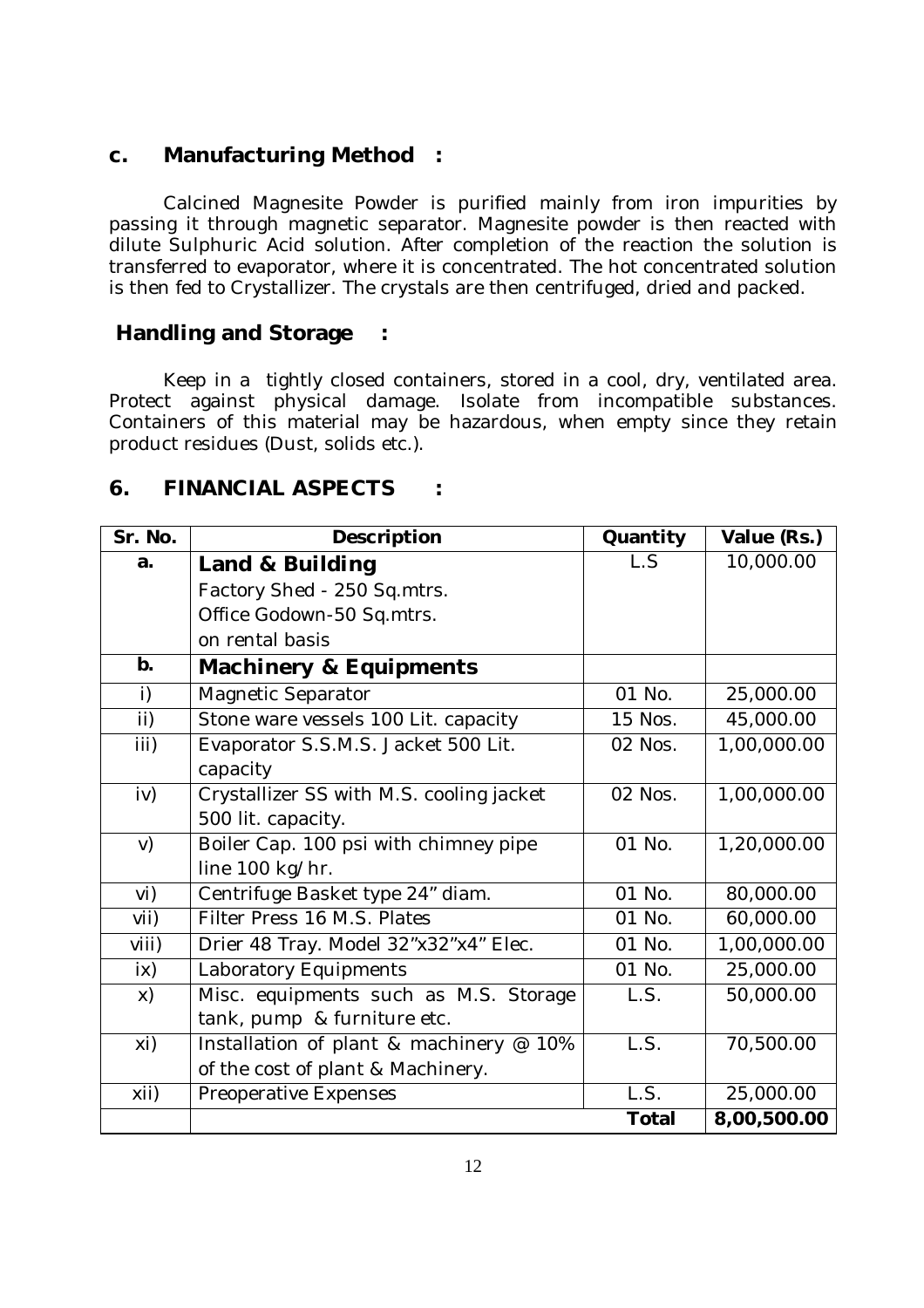### **c. RAW & PACKING MATERIALS PER MONTH:**

| Sr. No. | Description                           | Quantity      | Amount<br>(Rs.) |
|---------|---------------------------------------|---------------|-----------------|
| 01.     | Dead Burnt Magnetic MgO content - 85% | 7.5 MTS       | 45,000.00       |
|         | approx. @ Rs.6000 per MT              |               |                 |
| 02.     | Sulphuric Acid 98% @ Rs.5000 per MT   | <b>15 MTS</b> | 75,000.00       |
| 03.     | Misc. chemicals & Packing material    | L.S.          | 25,000.00       |
|         |                                       | <b>Total</b>  | 1,45,000.00     |

## **d. SALARY & WAGES PER MONTH:**

| Sr. No. | Description        | Quantity     | Amount<br>(Rs.) |
|---------|--------------------|--------------|-----------------|
| 01.     | Manager            | 01 No.       | 5,000.00        |
| 02.     | Chemist/Supervisor | 01 No.       | 4,000.00        |
| 03.     | Accountant/Cashier | 01 No.       | 4,000.00        |
| 04.     | Skilled workers    | 02 Nos.      | 6,000.00        |
| 05.     | Unskilled workers  | 06 Nos.      | 15,000.00       |
|         |                    | <b>Total</b> | 34,000.00       |

## **e. UTILITIES PER MONTH:**

| Sr. No. | Description                       |           | Amount<br>(Rs.) |
|---------|-----------------------------------|-----------|-----------------|
| 01.     | Electricity @ $Rs.5.50$ per unit. | 10 H.P.   | 6,000.00        |
| 02.     | White Coal $@$ Rs. 3 per Kg       | 6,500 Kg. | 19,500.00       |
| 03.     | Water                             | L.S       | 1,500.00        |
|         |                                   | Total     | 27,000.00       |

## **f. OTHER EXPENSES PER MONTH:**

| Sr. No. | Description                                   |       | Amount    |
|---------|-----------------------------------------------|-------|-----------|
|         |                                               |       | (Rs.)     |
| 01.     | Rent                                          |       | 10,000.00 |
| 02.     | Telephone Expenses                            |       | 1,000.00  |
| 03.     | Postage & Stationery                          |       | 1,000.00  |
| 04.     | Marketing & Traveling Expenses                |       | 10,000.00 |
| 05.     | Repairs & Maintenance @ Rs.100 per M.T.       |       | 3,750.00  |
| 06.     | Insurance 2% of the cost of Plant & Machinery |       | 1,175.00  |
| 07.     | Other Misc. Expenses                          |       | 1,000.00  |
|         |                                               | Total | 27,925.00 |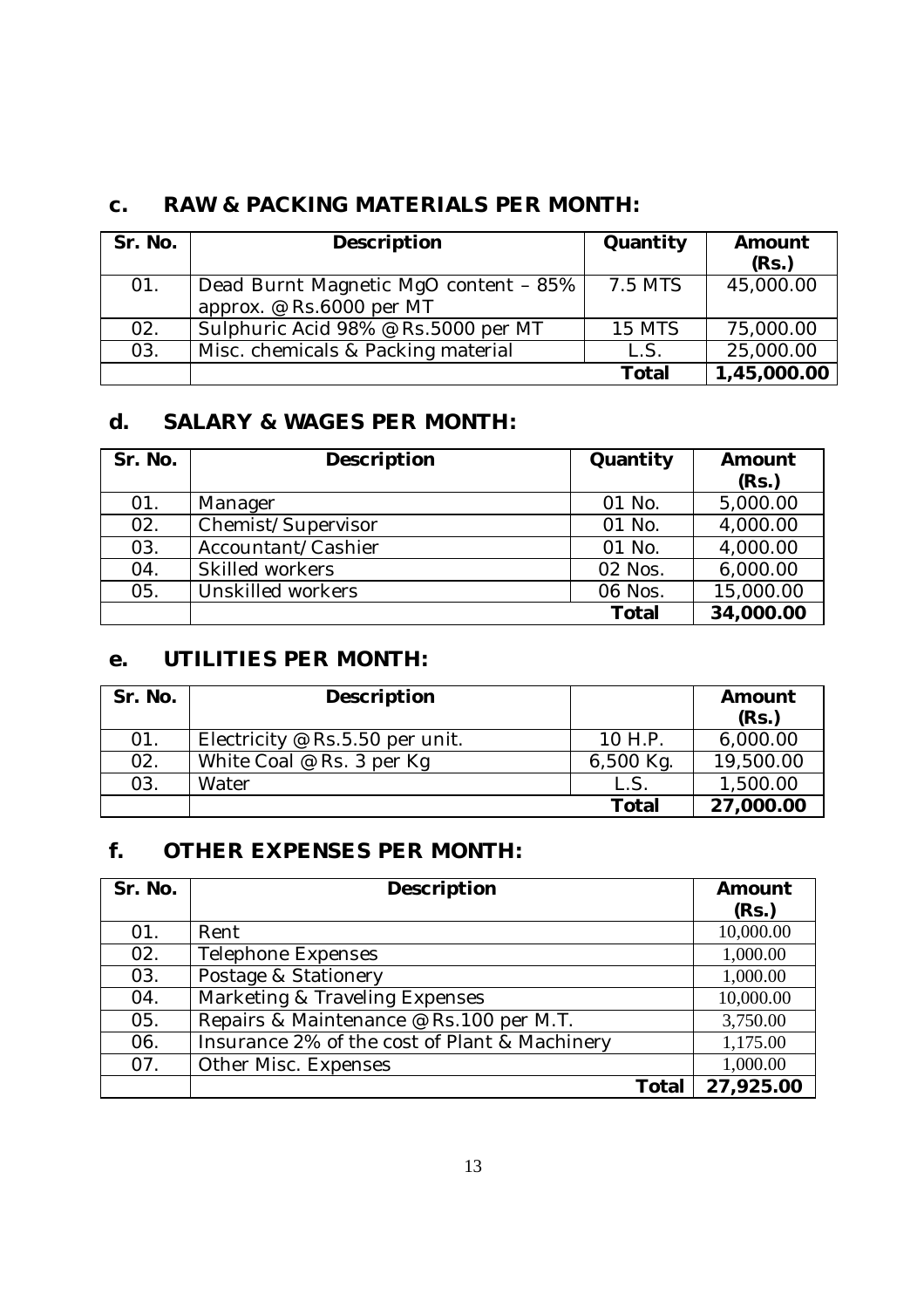## **g. WORKING CAPITAL PER MONTH: 2,33,925.00**

 $(c + d + e + f)$ 

## **h. TOTAL CAPITAL INVESTMENT:**

| Sr. No. | Description                  | Amount (Rs.)          |
|---------|------------------------------|-----------------------|
| 01      | <b>Fixed Capital</b>         | 8,00,500.00           |
| 02.     | Working capital Three Months | 7,01,775.00           |
|         |                              | Total   15,02,275.00  |
|         |                              | Or say   15,02,000.00 |

## **7. FINANCIAL ANALYSIS:**

## **a. COST OF PRODUCTION PER ANNUM:**

| Sr. No. | Description                                       | Amount (Rs.) |
|---------|---------------------------------------------------|--------------|
| 01.     | Raw & Packing Materials                           | 17,40,000.00 |
| 02.     | Salary & Wages                                    | 4,08,000.00  |
| 03.     | <b>Utilities</b>                                  | 3,24,000.00  |
| 04.     | Other Expenses                                    | 3,35,100.00  |
| 05.     | Depreciation on Machinery & Equipments @ 10% p.a. | 70,500.00    |
| 06.     | Interest on borrowed capital @ 13% per annum      | 1,95,260.00  |
|         | Total:                                            | 30,72,860.00 |
|         | Or Say                                            | 30,73,000.00 |

### **b. TURNOVER PER ANNUM):**

450 MTS @ Rs. 8,000/- per M.T. **Rs.36,00,000.00**

### **c. PROFIT PER ANNUM:**

|        | $=$ $-$ | Rs.5,27,000      |                                                                                            |                    |
|--------|---------|------------------|--------------------------------------------------------------------------------------------|--------------------|
|        | $=$ $-$ | Rs.36,00,000     | $\mathcal{L}_{\text{max}}$ and $\mathcal{L}_{\text{max}}$ . The $\mathcal{L}_{\text{max}}$ | Rs.30,73,000       |
| Profit | $=$ $-$ | Total Turnover - |                                                                                            | Cost of Production |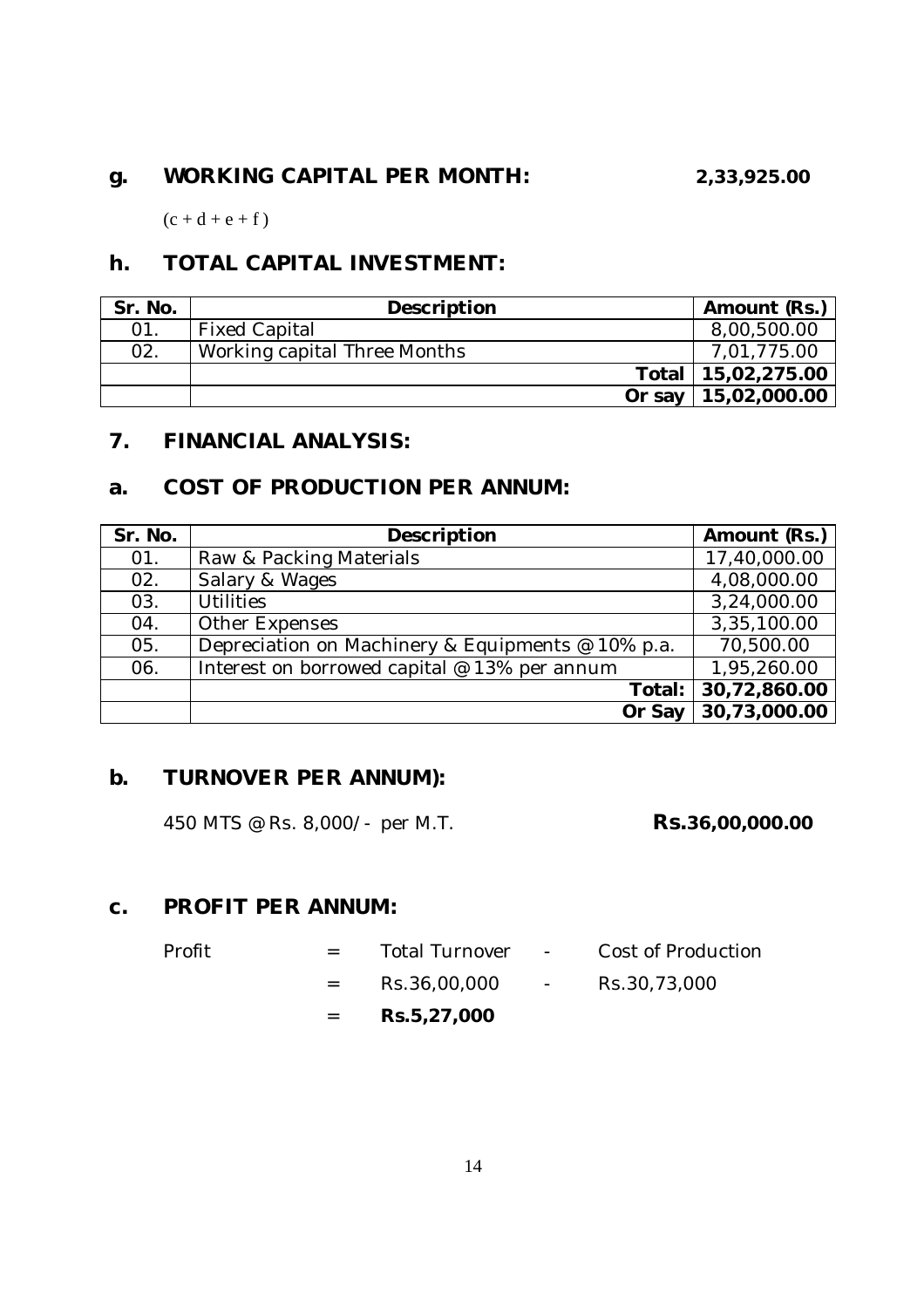### **d. PROFIT ON SALES:**

Profit % Profit = --------------------- x 100 Total Turnover 5,27,000 = ----------------------------- x 100 36,00,000 = **14.6 %**

## **e. RATE OF RETURN ON TOTAL CAPITAL INVESTMENT (ROR):**

Profit ROR = -------------------------------- x 100 Total Capital Investment 5,27,000 = ------------------------------- x 100 15,02,000

= **35 %**

### **f. BREAK EVEN ANALYSIS :**

### **FIXED COST :**

| Sr. No. | Description                                       | Amount<br>(Rs.) |
|---------|---------------------------------------------------|-----------------|
| 01.     | Interest on borrowed capital $@$ 13 % p.a.        | 1,95,260.00     |
| 02.     | Depreciation on Machinery & Equipments @ 10% p.a. | 70,500.00       |
| 03.     | 40% of Salary & Wages                             | 1,63,200.00     |
| 04.     | 40 % of Other Expenses                            | 1,34,040.00     |
|         | Total                                             | 5,63,000.00     |

### **BREAK – EVEN POINT (B.E.P.) :**

| B.E.P. | <b>Fixed Cost</b><br>------------------------- x 100<br>Fixed Cost + Profit |
|--------|-----------------------------------------------------------------------------|
|        | Rs.5,63,000<br>.----------------- x 100<br>$Rs.5,63,000 + Rs.5,27,000$      |
|        | 51.7 %                                                                      |